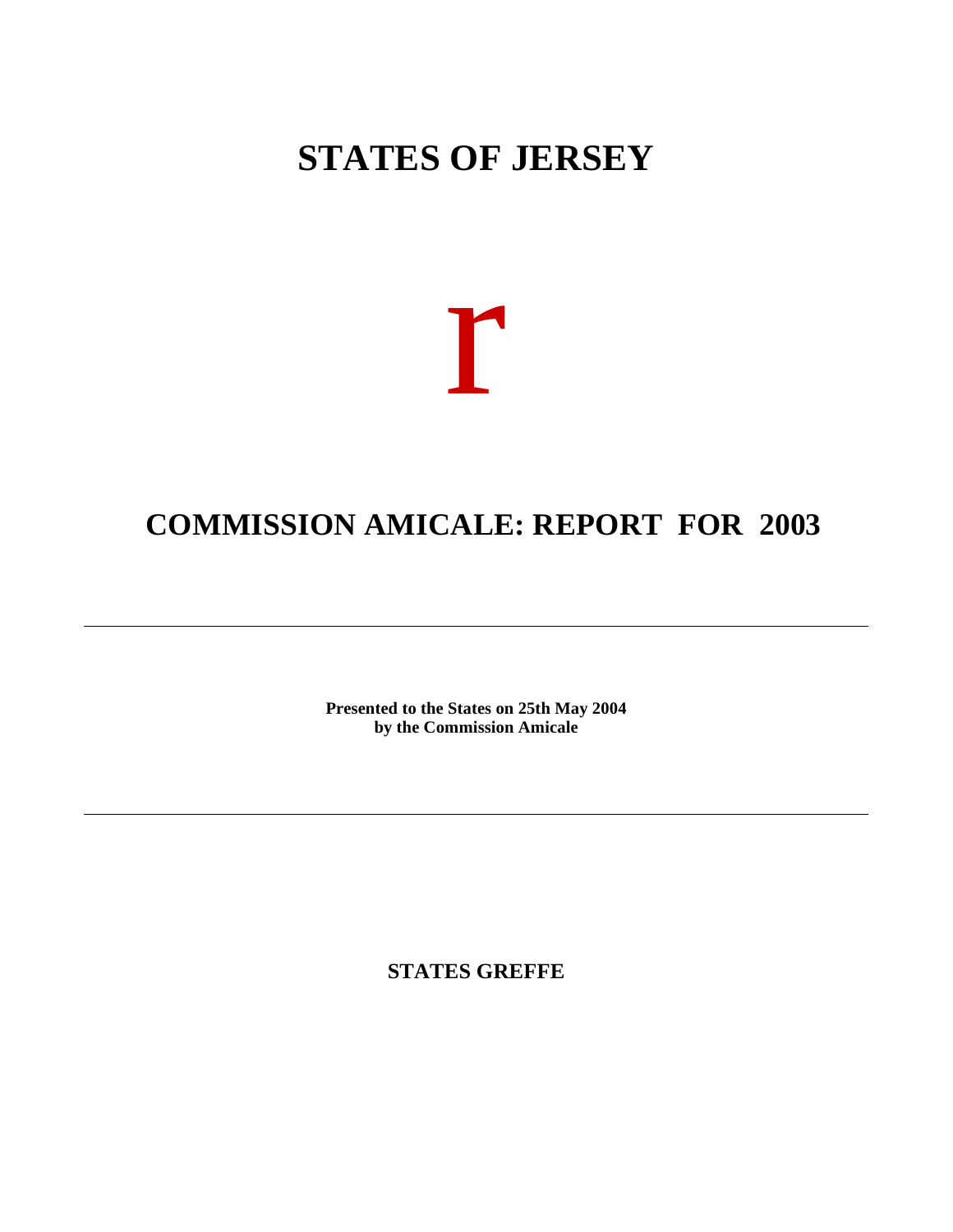# **COMMISSION AMICALE**

# **ANNUAL REPORT 2003**

# **1. Background**

The Commission Amicale was formed in 1995 and comprises elected members of the States of Jersey and the Conseil Régional de Basse-Normandie and the Conseil Général de la Manche. The Conseil Régional and the Conseil Général opened an office, the Maison de Normandie et de la Manche, in Halkett Place, St. Helier, in 1996 and a Jersey office in Basse-Normandie was opened by the Commission Amicale on 15th July 1998.

# **2. Key Objectives**

- To foster, develop and support commercial, tourism, educational, agricultural, cultural and sporting links with our French neighbours;
- To maintain, monitor and improve the work of the Maison de Jersey in order to provide advice and information about the Island and to encourage the development of links between the Island and France and monitor its contribution and effectiveness.

# **3. Membership**

The Jersey delegation's broad membership ensures that as wide a spread as possible of mutual interests between the communities of Jersey and Lower Normandy is represented. The interests of the following Committees (as they existed in 2002) ensured a wide and full representation throughout 2003. Policy and Resources, Finance and Economics, Industries, Planning and Environment, Public Services, Agriculture and Fisheries, Tourism, Housing, Sport, Leisure and Recreation, Home Affairs, Education and Legislation Committees together with the Committee for Postal Administration, the Jersey Transport Authority and the Comité des Connétables.

# **4. Maison de Jersey**

# *Overview*

The Jersey delegation of the Commission Amicale has fulfilled its original aims and objectives through the active involvement of the Maison de Jersey in Caen, which has become a well-known office in the region and beyond. Involvement by the Executive Officer of the Maison de Jersey in the support of projects since the opening of the office on 15th July 1998 has increased and led to a considerable number of links being established in many area of activity between our two communities.

The objectives achieved by the Maison de Jersey throughout 2003 are detailed below alphabetically.

# *Activity Report 2003*

2003 saw an evolution in the activity of La Maison de Jersey. We are becoming ever more involved in helping to develop political and commercial links with France, in particular with Normandy and Brittany. In this domain, our role is one of intermediary; collecting and distributing information, identifying opportunities and supporting the Island community in its dealings in France; helping to open doors and keeping them open. We continue to provide a valuable service to a variety of States Departments and elected members. La Maison de Jersey works to maintain and strengthen existing links between the Island and our French neighbours. Being a good neighbour demands effort, La Maison de Jersey is evidence of the Island's desire to make that effort. In 2003 we expanded our network of political contacts and created channels of access within local government. These channels of access facilitate our task when we need to meet the right people, contact potential partners or seek advice.

We have aimed to write a report that conveys the variety of work that we undertake. We would also hope that it illustrates the potential that La Maison de Jersey has to serve the Island community with our closest neighbour.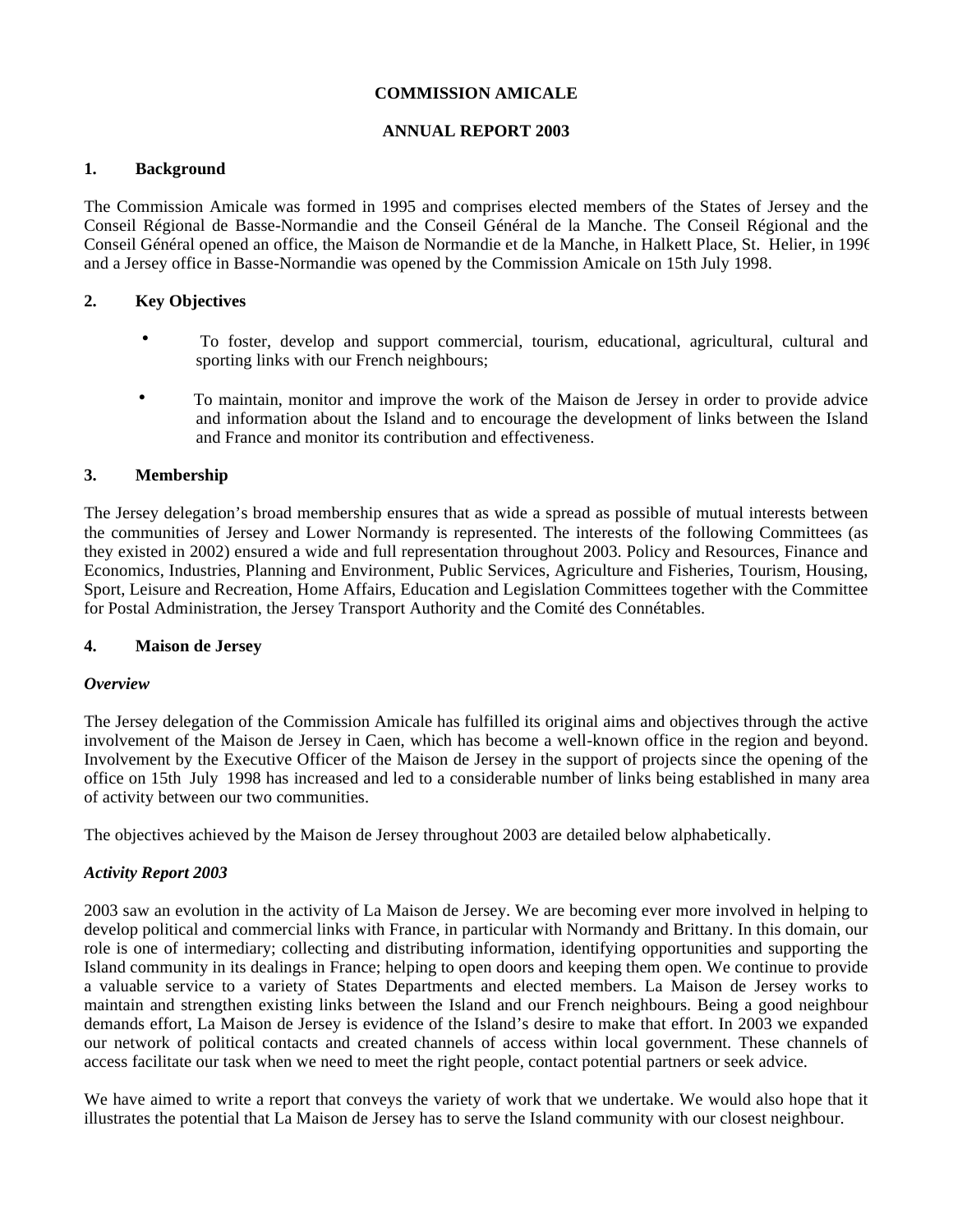# **Contacts with local government, Conseil Régional and Conseils Généraux of Lower Normandy**

#### *Objectives achieved*

# *City of Caen:*

- Links with Mr. Viallaneix (Deputy Mayor) and Lesley Sourbee at the International Relations Department (Meeting with the Bailiff and Sénateur Jean Le Maistre 13th February 2003).
- Meeting between Mr. Viallaneix Deputy Maire and a delegation of elected members led by Sénateur Jean Le Maistre, 4th July 2003.
- Working with Mr. Houssin (Culture Department) regarding Jersey's participation at Caen "Soirs d'été" Festival July 2003.

#### *City of Argentan:*

Meeting between the Mayor of Argentan (Mr. Pavis), Deputy Ben Fox, Connétable Vibert, and Mrs. Kelleher on the 26th and 27th April 2003."Foire de Quasimodo" discussed possible "twinning".

# *Conseil Général de la Manche:*

- Manche Expansion: liaised with François Ricaud regarding Normandie Helicopters (trip to Nantes « Alliance Atlantique » on 29th and 30th October 2003).
- Worked closely with Olivier Le Meignan (Conseil Général) regarding the Ferry links between GRANVILLE/CARTERET-ST. HELIER/GOREY (2002-2003). Translated the Conseil General's Press release prior to inaugural voyage of "Victor Hugo".
- Arranged meetings between Pierre-Jean Blanchet (Conseil Général) and the members of the Commission Amicale, further meetings were held with Jersey Customs, Immigration and Port Officials (14th March 2003).
- 27th 28th June 2003: Visit of the Commission Amicale to St. Lô (Conseil Général).
- 9th July 2003: Christening of the Marin Marie by Mrs. Bailhache.
- 13th December: Twinning Ceremony between Barneville Carteret in the presence of the Bailiff of Jersey, President Le Grand and elected representatives from Jersey and Normandy.

#### *Conseil Régional de BASSE-NORMANDIE:*

- Met the President of the Conseil Régional of Basse-Normandie René Garrec on number of occasions throughout the year.
- Met Isabelle Labiche, Ferac, Culture Department (monthly basis).
- Met Emmanuelle Tirilly, Press and Communication Department (regular basis).
- Assisted and supported Mr. Beauvais (Beauvais Consultants) whilst he prepared a report on a proposed *Zone Franche* (bonded area) in Granville. This would facilitate trade with Jersey particularly after the creation of a deep water port. Introduced Mr. Beauvais to the Commission Amicale 9th September 2003.

*Conseil Régional de BRETAGNE:*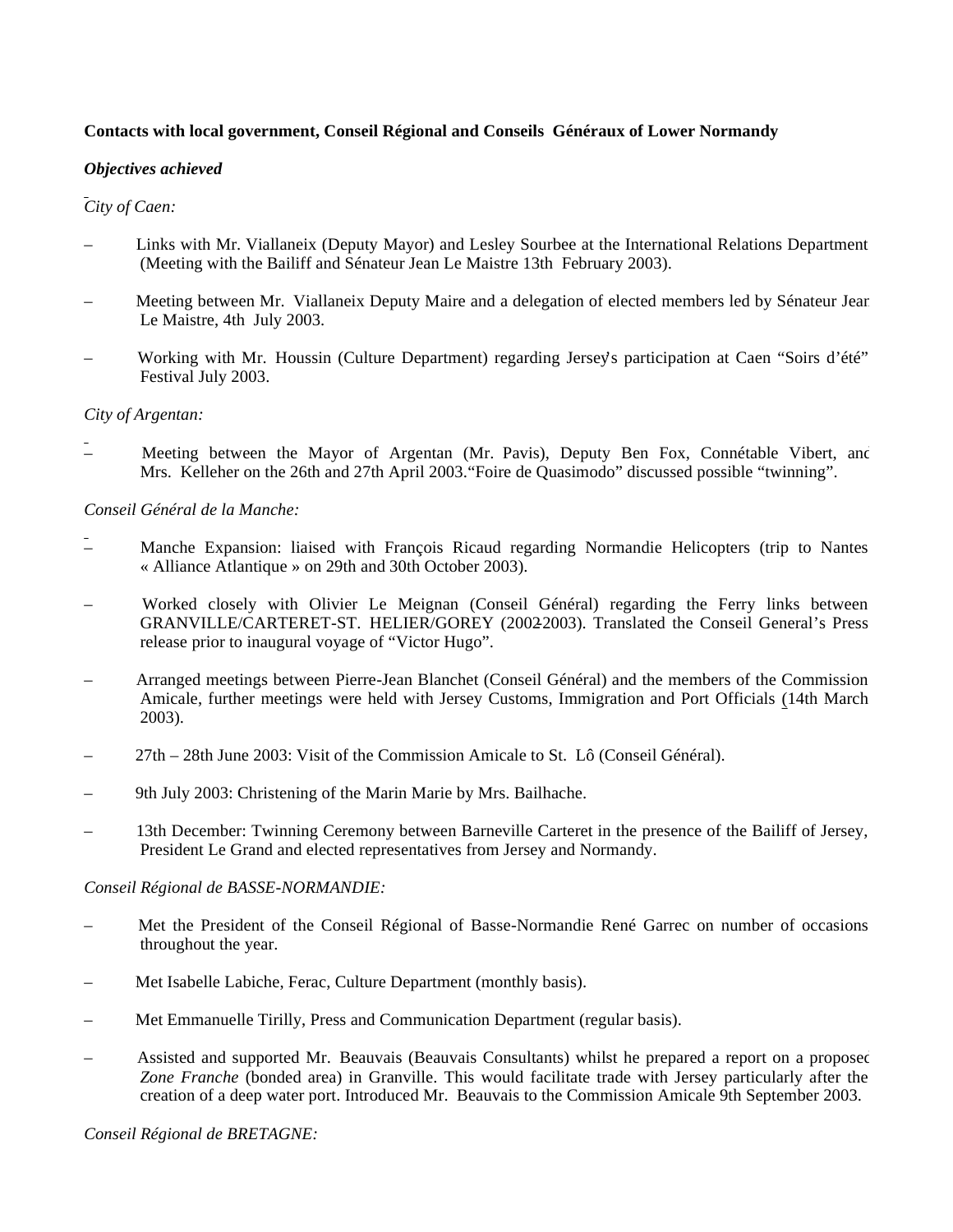- The Executive Officer met Mme. Couratin and informed her of the work ofLa Maison de Jersey (Economic Development).
- Liaised with Mrs. Besse (Tourism Department), and Mr. Rohmer (Service Economie : Emeraude crisis).

# *Conseil Général d'ILLE Et VILAINE:*

- 23rd October: met Deputy President to discuss future co-operation.
- 10th November: Meeting with the Deputy President of the Conseil Général des CÔTES d'ARMOR, Mr. Le Floc'h Jean.

# *Town of ST. MALO:*

- 22nd October: Chamber of Commerce, St. Malo.
- 23rd October: Mayor, Tourism Office (Mr. Weisz). Meeting with Tourism Offices of Dinard, Guernsey and Jersey.

# *Préfecture de la MANCHE:*

- Met Mr. Condemine, Secrétaire du Préfet before his departure for Brittany where he has been appointed Deputy Préfet and discussed future co-operation with la Préfecture de la Bretagne.
- Liaised with Mr. Gaudouen, Sous-Préfet (Health Department): Met Jersey Hospital delegation in Caen 2nd December.

# **Culture**

Culture may be described as being the customs, language, religion, ideas, art, music and literature of any particular civilization or social groups. However one defines it, cultural interchange should be a mutually enriching experience. However, between Jersey and France, the sharing of one and others culture cannot but be beneficial for both societies.

# *La Maison de Jersey arranged or helped arrange the following:*

- 15th February 2003: Coutances Conference "Jersey German occupation".
- 14th April: Meeting in Argentan with 1204-2004 Committee in preparation for the Bailiff's visit on 11th September 2003.
- 16th April–14th May: Exhibition in the Central Library in Caen (Jersey Zoo, Victor Hugo's Exile In Jersey, Education In Jersey, Agriculture, "40 Years Through The Lens of Ronnie Weiss").
- 12th–17th May: Film production in Jersey Baraka Production, Philippe Van De Walle "Les Dernis ?". Documentary on Jersey Norman French (available on cassette; awaiting transmission on French TV).
- 2nd–30th June: Jersey Society of Artists Art exhibition at the Tourism Office, Avranches: 40 Paintings, 8 Sculptures and 6 Ceramics on the following themes:"Inspiration Exhibition" ("Victor Hugo's Exile in Channel Islands"); "Understanding Freedom"; "Phoenix"; "40 Years Through The Lens of Ronnie Weiss".
- 2nd July–4th August: Art exhibitions in Falaise (as above…)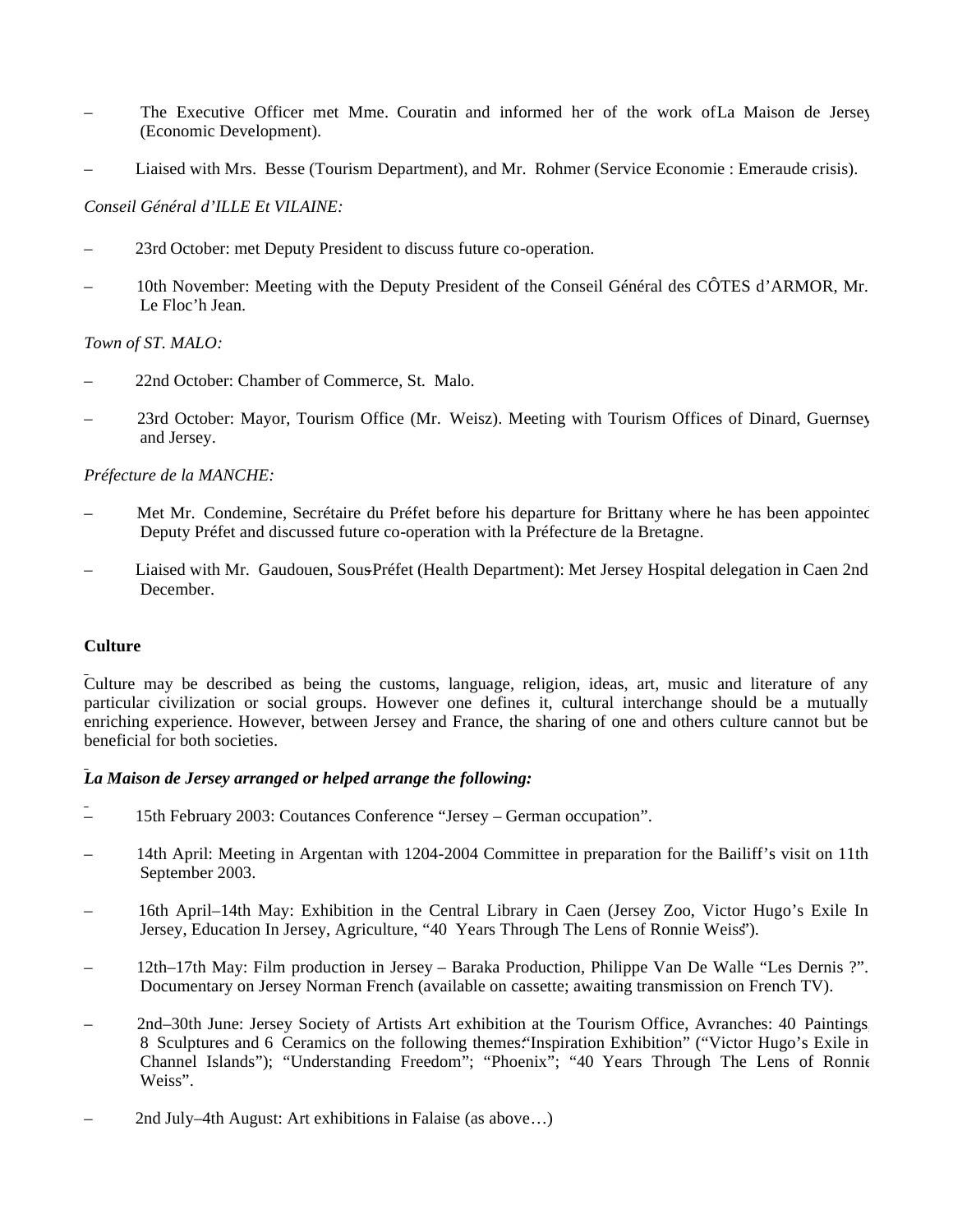- 5th–6th July: Summer Music Festival in Caen (Band of the Island of Jersey, Jersey Caledonian Pipe Band).
- 13th–14th December: Jersey Caledonian Pipe Band were to participate at the Christmas week-end festivities in Caen City Centre: cancelled because of Emeraude ferry troubles.

#### **Economic Development**

The Executive Officer was pleased to have contributed to the Policy and Resources Committee report on relations between Jersey and France. The report highlights the importance to the Island of developing trade with France over the coming decade. La Maison de Jerseyis determined to play a major role in this development.

#### *Objectives achieved:*

#### *Transport links:*

- Assisted the Conseil Général in their efforts to provide a reliable maritime service between the Island and Normandy.
- Provided linguistic support at meetings between respective civil servants; translation and interpreting.
- Arranged meetings between Customs, immigration and harbour officials and representatives from the Conseil Général.
- Disseminated information to the appropriate authorities and elected representatives.
- Made the Conseil Général aware of concerns regarding the service and the growing customer dissatisfaction.
- Information gathering regarding the Emeraude situation.
- Dissemination of information to appropriate authorities.
- Identified carriers who could transport seafood from the island in the absence of representatives of alternative carriers (Atlantique Aviation).
- Held meetings with Eric Oger (Atlantique Aviation) who is interested in carrying passengers and freight to and from the island.
- Assisted Noel Hayes (Rock Hopper) in his investigations regarding the feasibility of a Jersey-Caen service. Proximity to Paris may prove of great interest to Jersey businessmen.
- Lent linguistic support to the Caen Chamber of Commerce in their business dealings with Mr. Hayes.
- Worked closely with Manche Expansion, a government sponsored organization charged with the task of developing the economic fabric of La Manche region. Jersey could be a key player in this expansion and in turn stimulate business growth in the Island.
- Identified a fresh produce distributor in Paris who is willing to market Jersey Royals in France. Notified producers through Mr. Godin, marketing consultant (the Executive Officer met Mr. Godin on various occasions between March and December).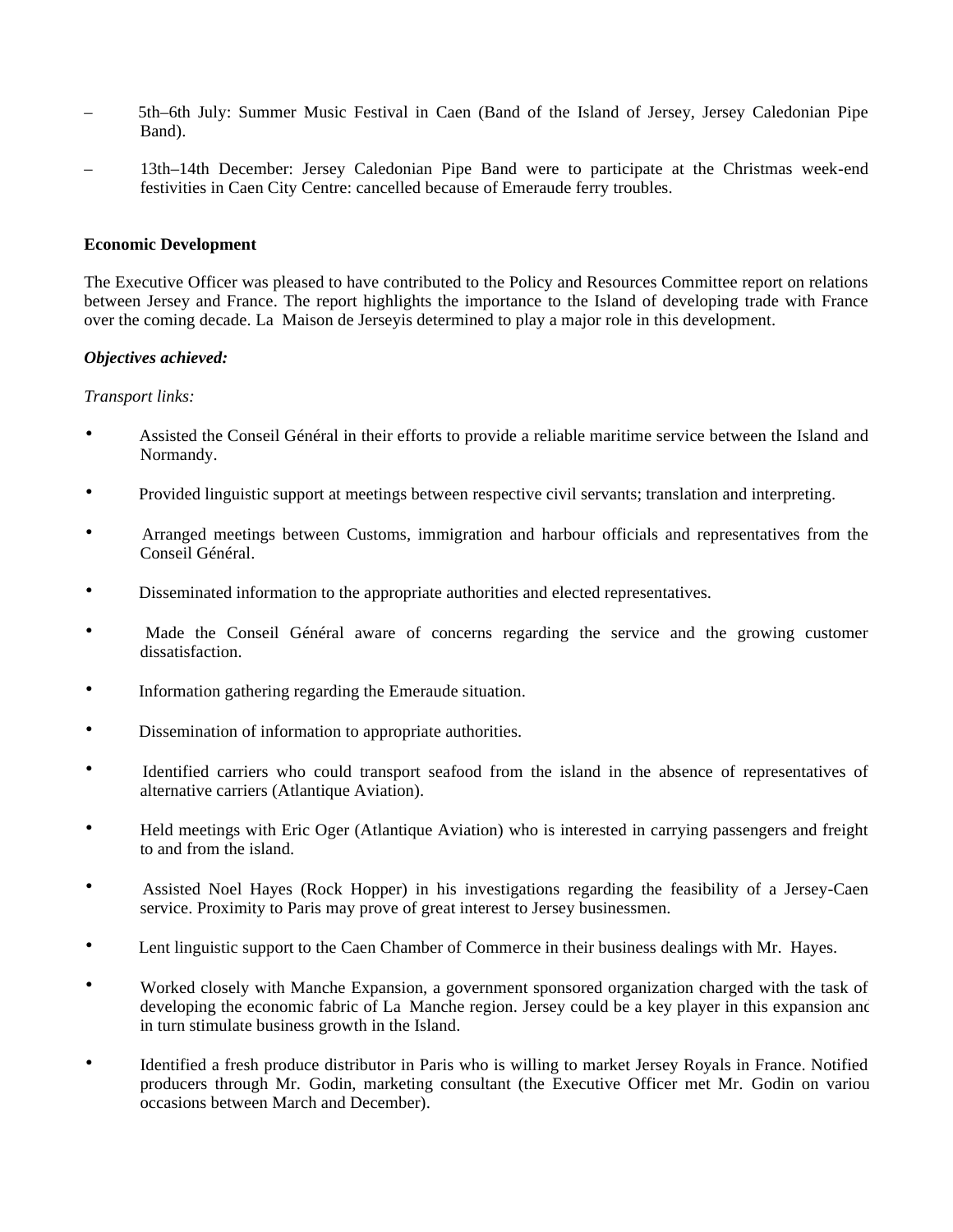- Accompanied and supported Jersey businessmen at meetings. Introduced them to potential partners (Jersey Oyster Company, Purple Tree Ltd.).
- Advised French business interested in selling their wares in the Island: Pronotec (PVC windows) 17th June; Normandie Gourmande (regional produce) 2nd October and 28th November ; Mr. Pinard, (Travel Agent) 15th October; Mr. Mousset (Wine Merchant) 16th October; Novatis (urban furniture) 16th December; Mr. Godin, (Agricultural Consultant) March–December.

#### **Education**

#### *– School visit:*

 La Maison de Jersey helped organize a number of visits to France for Jersey Schools. During these visits, the Executive Office offered his assistance and support.

#### *– Assistants:*

 Each year 4 French assistants teach in Jersey schools. La Maison de Jersey selected these assistants in cooperation with the University of Caen. The successful candidates were then invited to our office where they followed a programme designed to familiarize them with the Island, the Jersey education system and lesson planning. The Executive Officer is a former Teacher Trainer. La Maison de Jersey also found accommodation for the assistants.

#### *– University Courses:*

 At the request of the Education Sport and Culture Department, La Maison de Jersey identified an intensive university course for a young Jersey Teacher. Sonia Medroa was accompanied throughout her stay by La Maison de Jersey personnel, thus maximizing the linguistic immersion she sought in coming to Caen.

#### *– Exhibition in Caen Library:*

 Jersey Library and the Bibliothèque de Caen have been "twinned" since 2000. This year the Maison de Jersey held an exhibition in the Bibliothèque de Caen; there were four themes: history, agriculture, Victor Hugo and the "twinning" association of St. Mary - Longues sur Mer. The exhibition was prepared by pupils from three schools in Normandy, all of whom will visit Jersey in 2003/2004. The exhibition and media coverage presented Jersey as a vibrant, diverse and interesting society. The creation and maintenance of a positive perception of the island is one of the Maison de Jersey's prime objectives.

#### *Objectives achieved:*

- Helped to organize visits to France for
	- Jersey College for Girls (4th–6th June)
	- St. Peter's School (23rd–27th June)
	- St. Luke's School (15th–19th September).
- Successfully arranged university course for Jersey teacher. Supported the teacher throughout her stay in Normandy.
- Exhibition: Your Anglo-Norman Cousin: Caen Public Library (16th April–14th May).
- Lectures for French school children: Jersey Myths and Legends, Jersey Zoo Caen Public Library (14th April).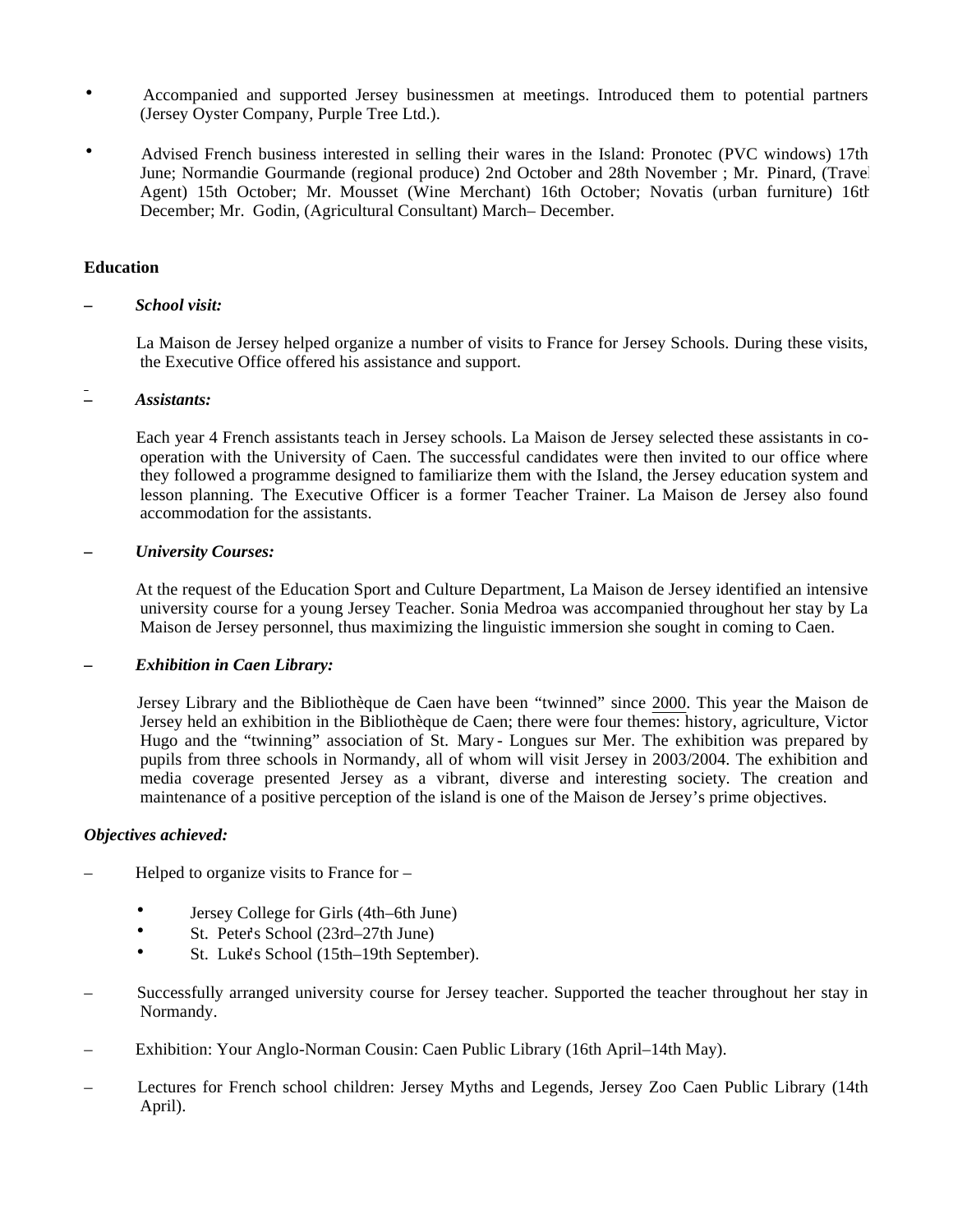- Arranged meeting between the Bailiff and the University of Caen. Evoked future co-operation between Jersey and the University.
- Advised and assisted many French Schools during their preparation for visits to Jersey.

# **Employment**

# *Objectives achieved:*

– Oriented people to recruitment agencies and helped with accommodation, etc.

# **Health Care**

The French Health care system is recognized as being one of the best in the world. There are excellent hospitals and clinics in Brittany and Lower Normandy. For the fourth consecutive year Clinique Saint Martin (Caen) was recognized as being France's leading clinic. The Centre Hospitalier Universitaire (Caen) is equally acknowledged as being a **pole of excellence**. La Maison de Jersey has explored the possibility of Jersey patients availing themselves of these medical facilities. Hospitals and Clinics have agreed to care for such patients should medical authorities in the island so decide. Elected representatives in France are favorable to such an agreement should Jersey decide to adopt this initiative.

Jersey's Major Incidents Committee asked la Maison de Jersey to approach S.A.M.U. (French pre-hospital medical response organization) and establish a dialogue between the two. We established this dialogue and meetings were held in both France and Jersey. Furthermore, we worked with the competent French civil authorities to examine the International legal implications of such co-operation. In 2004, the Jersey Major Incidents Committee will continue to work towards an agreement with their French counterparts. La Maison de Jersey is pleased to assist the Health and Social Services and in this endeavour.

# *Objectives achieved:*

- A delegation from the Major Incidents Committee met Mr. Tiger (Deputy Director of C.H.U. Caen) 2nd December.
- The Delegation visited the headquarters of S.A.M.U., Calvados. The Director of S.A.M.U. explained their modus operandi and raison d'être.
- The Delegation met Mr. Gaudouen, the Deputy Préfet of La Manche (The French Civil Authority). Discussed the possibility of Naval Medical Response (S.A.M.U., Marine Nationale)
- A representative of S.A.M.U. (Calvados), Dr. L. Lepeltier visited Jersey Hospital and ambulance service 9th December.
- La Maison de Jersey produced a brochure outlining Le Plan Rouge and provided copies of same to the Major Incidents Committee.

# **Housing Department**

In December 2001, Deputy Terry Le Main asked us to find French contractors who could build quality housing in Jersey at a cost that would enable the States to make considerable savings. Following a fact-finding visit to Normandy by Deputy Terry Le Main and members of the Housing Department 4 companies visited Jersey. The inspected 3 sites on the Island which were designated for States accommodation. It was generally believed that quality housing could be built at a cost to the States that was inferior to that which had hitherto been the norm; one of the contractors, SARL Quille enthusiastically pursued their interest with frequent visits to the Island and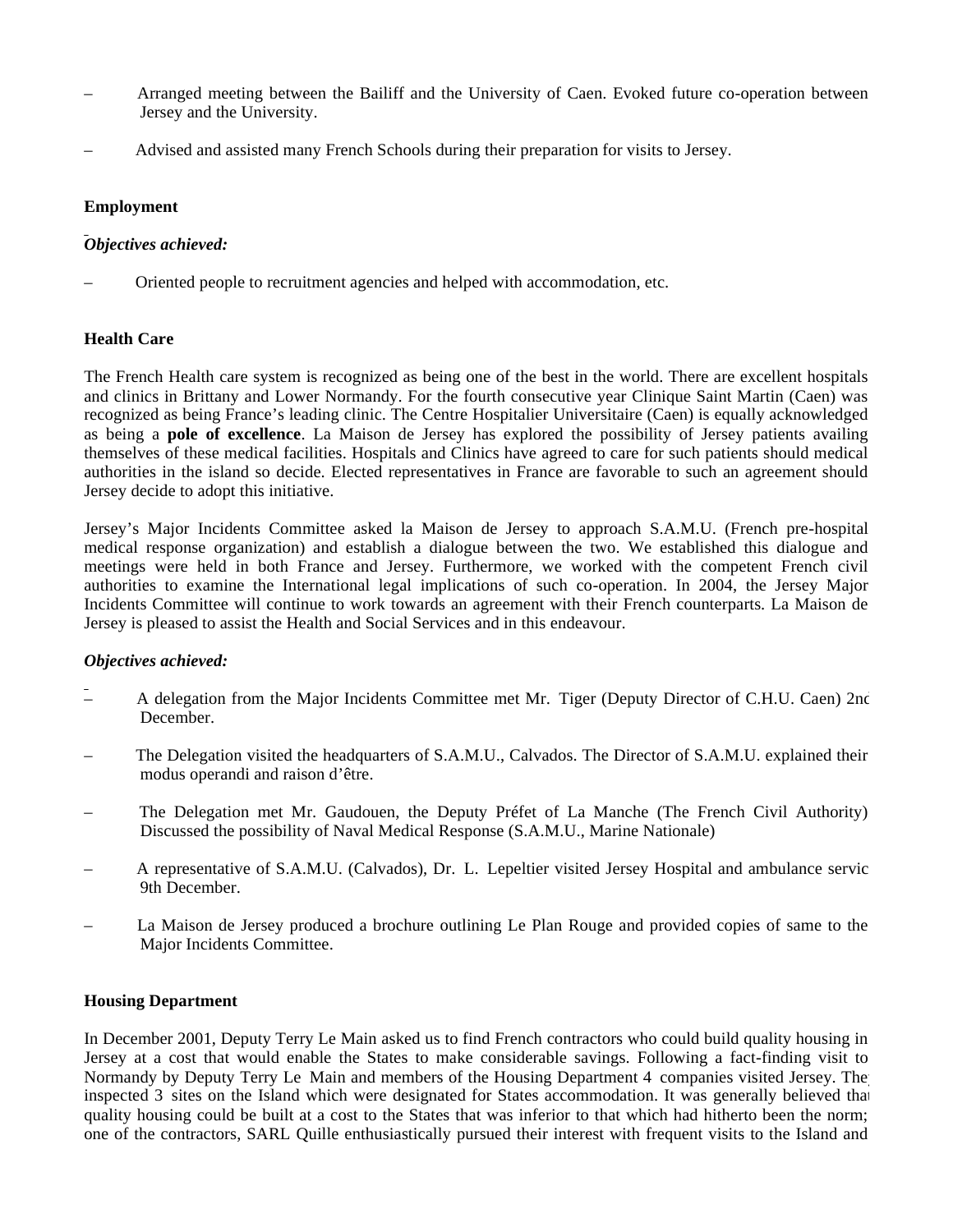even engaged a Scottish engineer to oversee the project. La Maison de Jersey was disappointed to learn that Quille had withdrawn from the tendering process. In his letter to Mr. G. Hart (Woodward Associates) Mr. F. Vaultier cited the obligation to use almost 50% of nominated contractors as being the reason for withdrawing (Magistrate's Court). They also declined to tender for Le Coie, this time citing delays in issuing the tender. We regret that this project did not allow the Housing Committee and the States of Jersey to learn if considerable savings could be made through using French contractors.

#### *Recapitulation:*

- The States of Jersey issued a tender for the construction of social housing on a site at Le Coie (16th January 2003). The Executive Officer informed the French contractors who had visited the sites in Jersey (June 17th and 18th 2002). La Maison de Jersey translated the terms and conditions of the tender application and provided assistance in replying to the tender.
- One of the contractors, SARL Quille was subsequently invited to the Island (3rd and 4th March) to present its candidacy.
- Quille subsequently applied to build apartments on four sites in the Island and also the new Magistrate's Court.
- Quille was again invited to Jersey to meet the Chief Architect Mr. Graeme Hutchison.
- Quille declined to submit a tender for the new Magistrate's Court and Probation Services Offices (13th November).
- Quille declined to submit a tender for the "Le Coie Residential Development".

#### **Media and Website**

The media is undoubtedly an important ally in the creation of creation of positive images and perceptions. To this end we sought press coverage for the events we organized and the work that we do at La Maison de Jersey .The French press has a tendency to describe Jersey in negative terms. We try, as the best we can, to paint another picture.

#### *Objectives achieved:*

- 10 Press articles in Ouest-France, featured in "Le Mois à Caen", Liberté, La Manche Libre, Les Nouvelles de Falaise, Corse Matin.
- Radio interviews : Corse, BBC Jersey
- Created our website into <www.maisondejersey.com> first French language site dedicated to Jersey.

# **Sport**

The problems associated with the ferry links Jersey and France played havoc with our sporting programme. Incertitude regarding sailings understandably led to cancellation (Football, Wanderers and First Tower: 6th–7th June participation in a Regional competition; Athletics: 13th–14th December: Participation in a regional competition). Notwithstanding, la Maison de Jersey made all the necessary arrangements to facilitate the participation of Jersey Sportsmen and women at a variety of events in France.

# *Objectives achieved:*

*– Swimming:*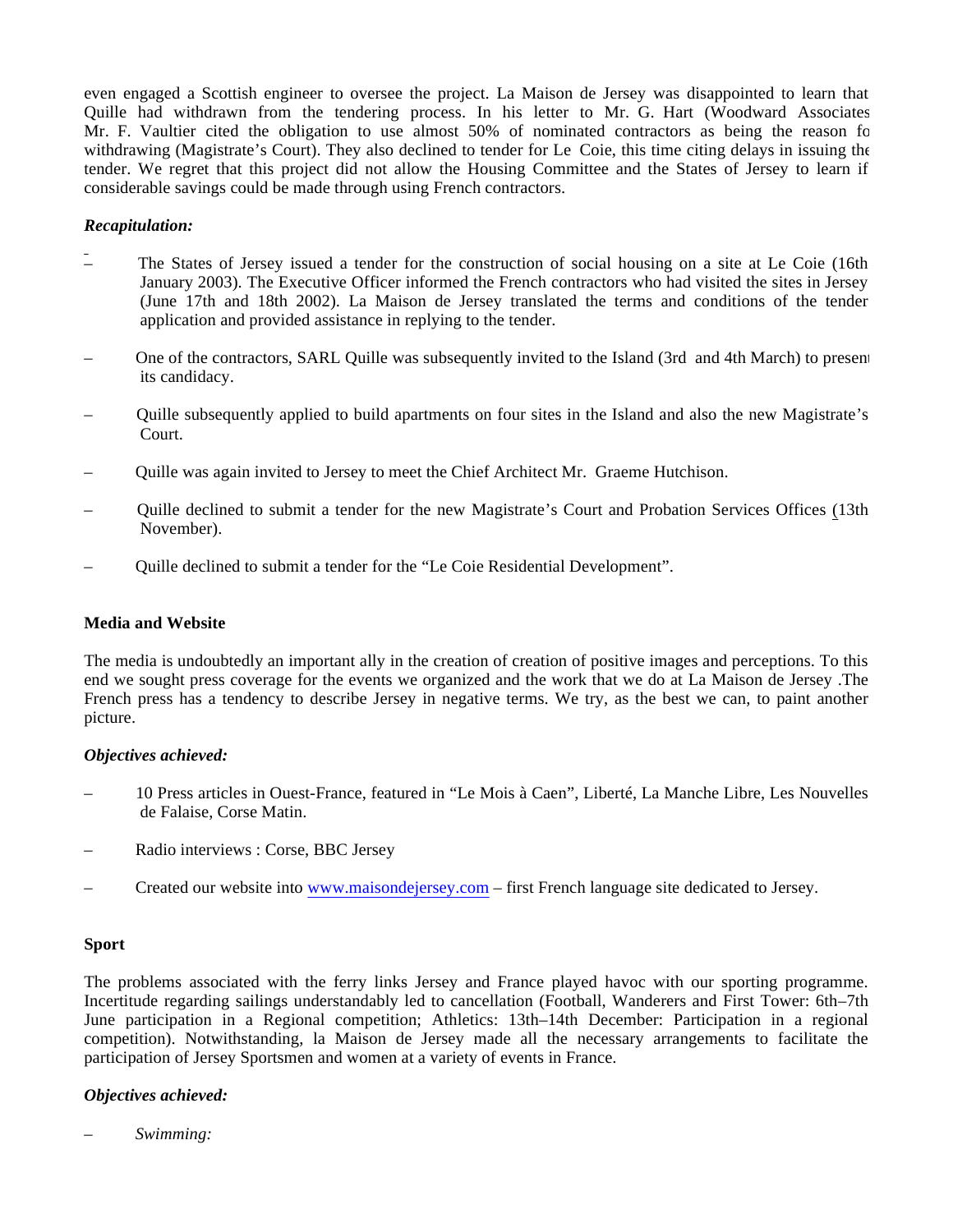The Tigers Swimming Club again chose Caen as their training camp in preparation for the National Age Group Championship (August); National Youth Championship (August); Senior National Championship. The Jersey Club used the Caen 50 metre pool (17th–21st July, and 26th–31st October 2003) to prepare for the Hampshire Championship and a Meeting in Jersey. Both competitions were held in November. La Maison de Jersey assisted and supported the Club before and during their stay in Caen. The partnership that has been developed between the Jersey and Caen Clubs is, indeed, a good example of the type of relationship we are endeavoring to develop between Sporting bodies in Jersey and their counterparts in France.

– *COJI:* (Island Games under 15)

 Through the auspices of La Maison de Jersey, the Island was invited to compete at Les Jeux des Iles. COJI, *Comité Olympique pour les Jeux des Iles*, is an association that holds an annual tournament involving representative teams from 17 different islands, mainly Mediterranean. The games have the support of the International Olympic Committee, the European Commission and the French Olympic Committee. The participating athletes are aged between 12 and 15. The official language of the games is French and COJI is based in Ajaccio, CORSICA. The Executive Officer met Mr. Derek De La Haye (Assistant Director Sports and Leisure) and a number of Island Sporting Associations which to compete at these games La Maison de Jersey will support their efforts to do so (9th December).

#### **Tourism**

In 2002, there was an increase of 100% in visits to the office and enquiries regarding holidays in Jersey. This trend continued in 2003 and resulted in an increase of 65% (1,084 enquiries in 2002 compared to 1,778 enquiries in 2003). Our Internet site means that we are reaching potential visitors throughout France and beyond. La Maison de Jersey took a number of initiatives to publicise Jersey as an attractive tourist destination. We had a stand at a strategically important site during La Grande Braderie de Caen (200,000 visitors). We brought the Band of the Island of Jersey and the Jersey Caledonian Pipe Band to animate the Town Centre. Our participation at this event resulted in Jersey being cited on 200,000 publicity flyers, approximately 40,000 magazines ("Le Mois à Caen") and being featured in the local press and radio. Consequently we were approached by "France 3" (Regional Television) to do a report on our activity at La Maison de Jersey (2004).

#### *Objectives achieved:*

- Provided a comprehensive range of constantly updated tourist brochures.
- Informed potential tourists of Jersey's many attractions.
- Improved our website.
- Communicated with local and national press and media.
- Participated at the launch of Jersey Tourism's 2004 publicity campaign (Deauville 25th September).
- Supplied Tourism Offices with publicity materials.
- Displayed at Caen Tourism Office (July and August).
- Participated at "La Grande Braderie de Caen" (4th and 5th July).
- Instigated meeting between St. Malo, Dinard, Guernsey and Jersey tourist offices with a view to developing co-operation between them, particularly in view of the arrival of the T.G.V. (High Speed Train) in St. Malo in 2005. This will greatly increase the number of visitors to St. Malo and hopefully  $t_0$ the Island. Further meetings are planned for 2004.